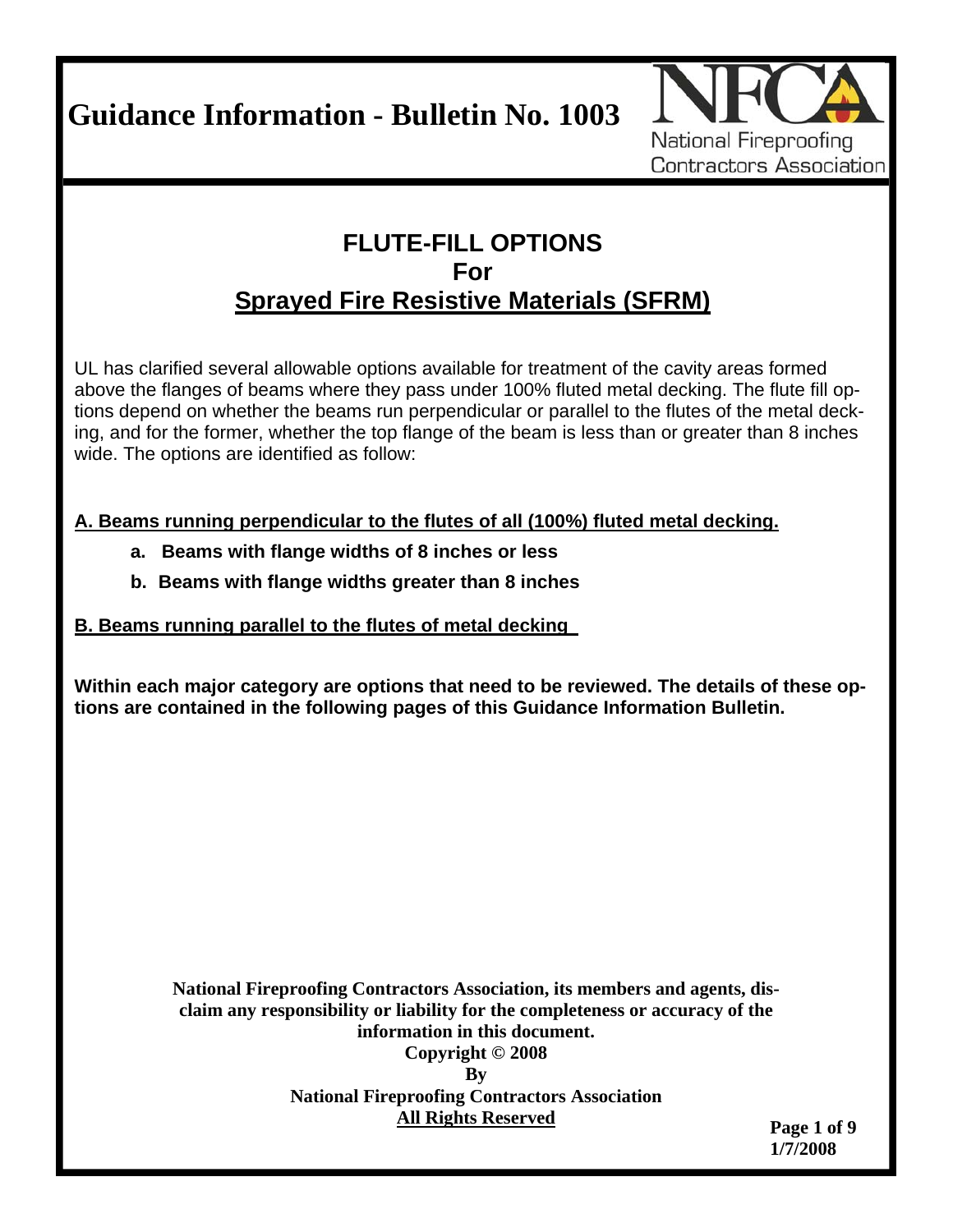**Guidance Information - Bulletin No. 1003** 



## **A. Beams running perpendicular to the flutes of all (100%) fluted metal decking.**

The following options are general in nature, supported by UL documentation<sup>1</sup>, and applicable to all jobsites where these conditions occur. No confirmation letter is required.

Caution: Where a beam is a continuation of an hourly rated wall assembly, the sprayed fire resistive material is required to act as a component of a rated firestop system. Where this condition occurs, it is necessary to refer to a specific head of wall (HW) firestopping joint system for the required fireproofing protection details.

## **A.a. : Beams with flange widths of 8 inches or less**

**Option A.a.i** : The flute cavity above the beam shall be completely filled with the sprayed fire resistive material (SFRM). There should be no void left above the beam. The thickness of SFRM on the beam can be taken from designs detailing only all fluted decking.

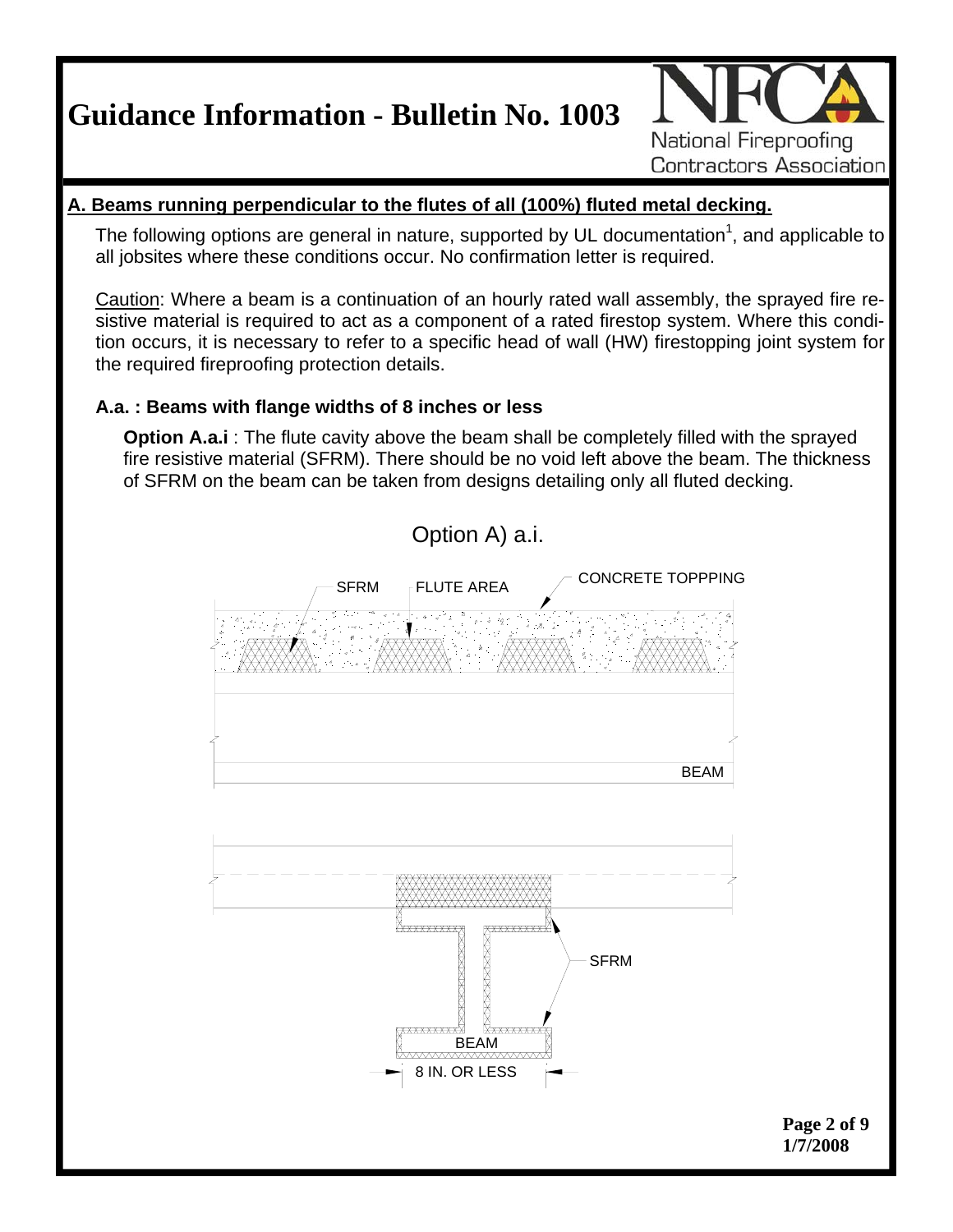

\* NOTE. The thickness of the sprayed fire resisitive material on the beam and forming the "face" closing openings on both sides of the beam must be derived from a design consisting of a blend cellular and fluted, or all cellular units.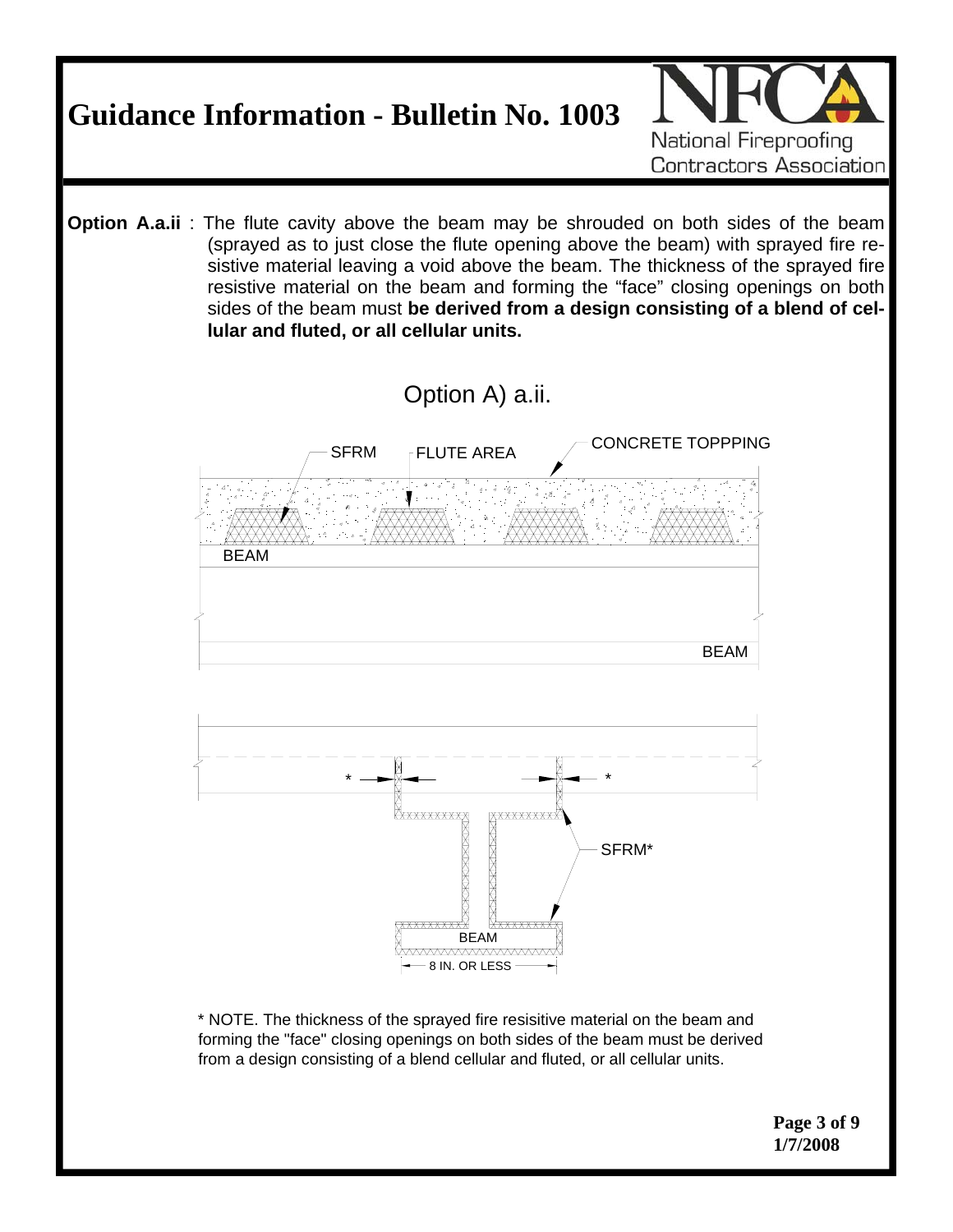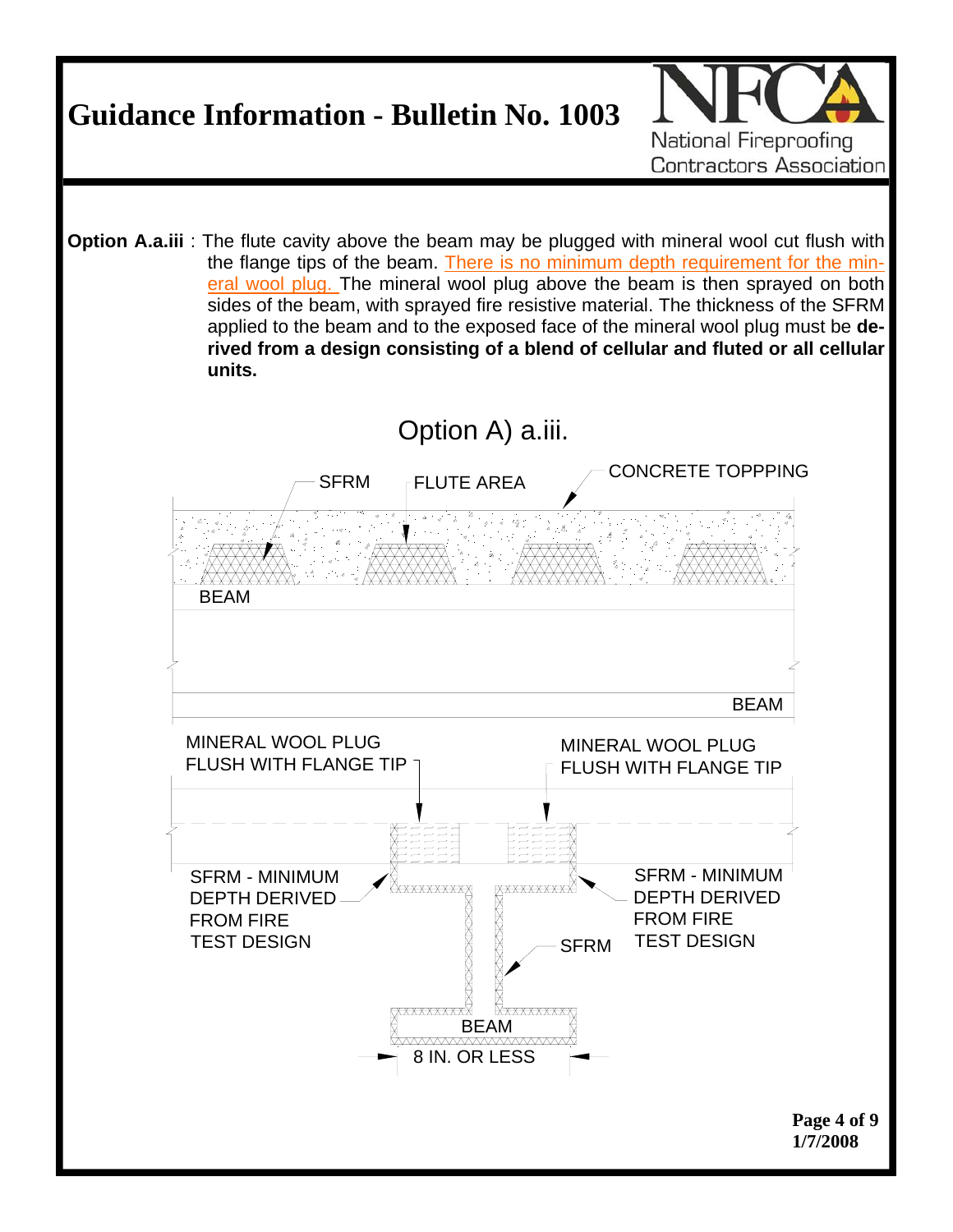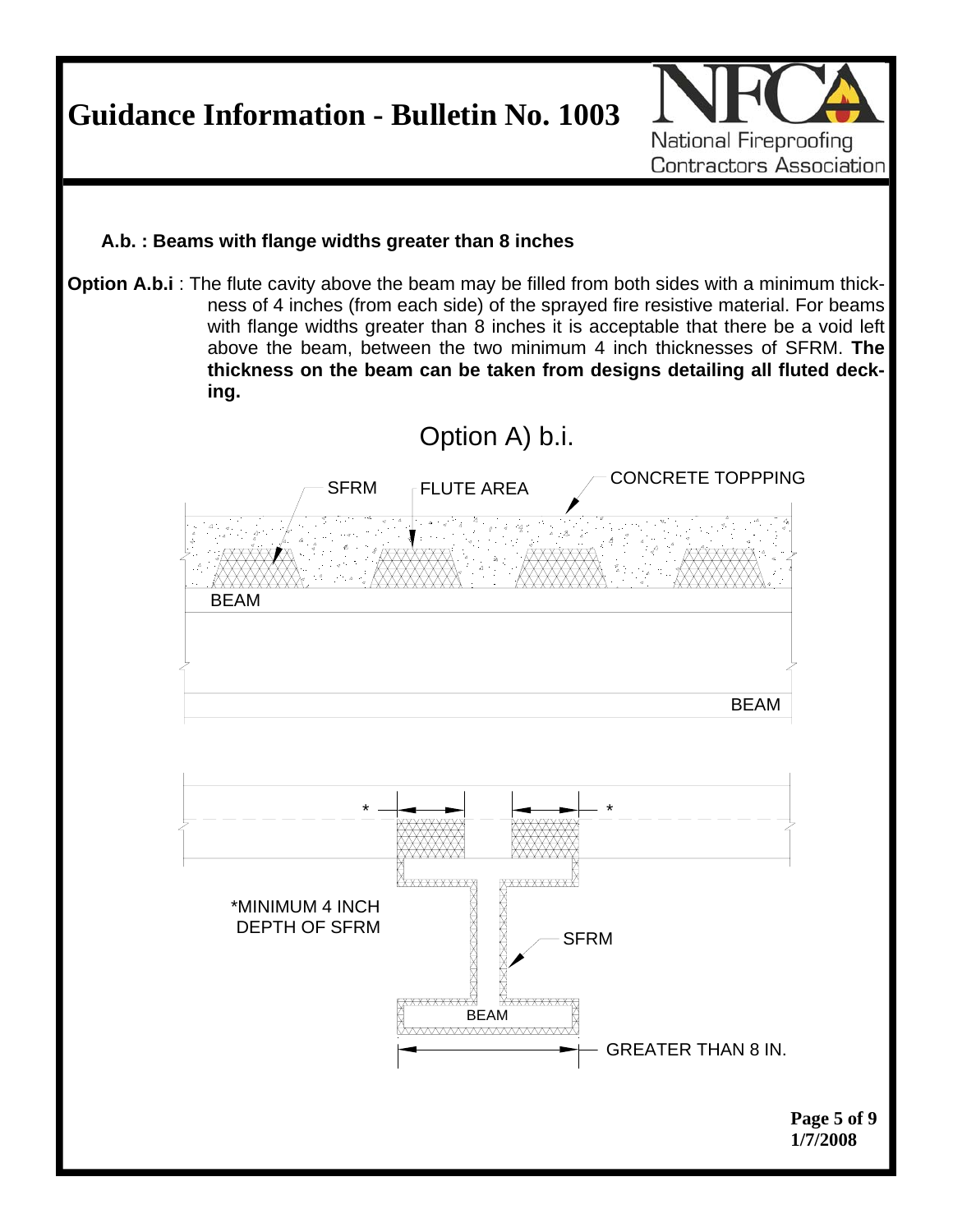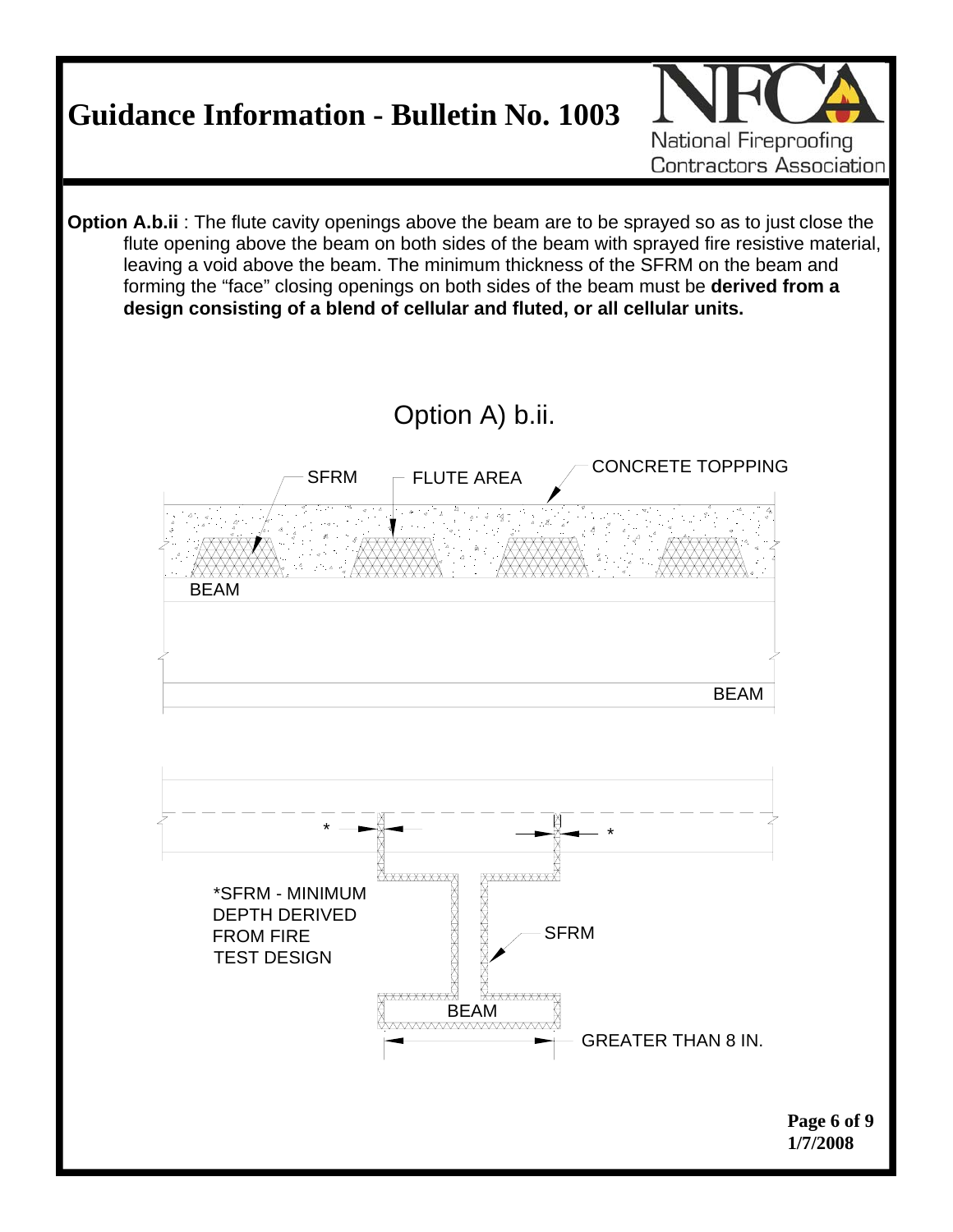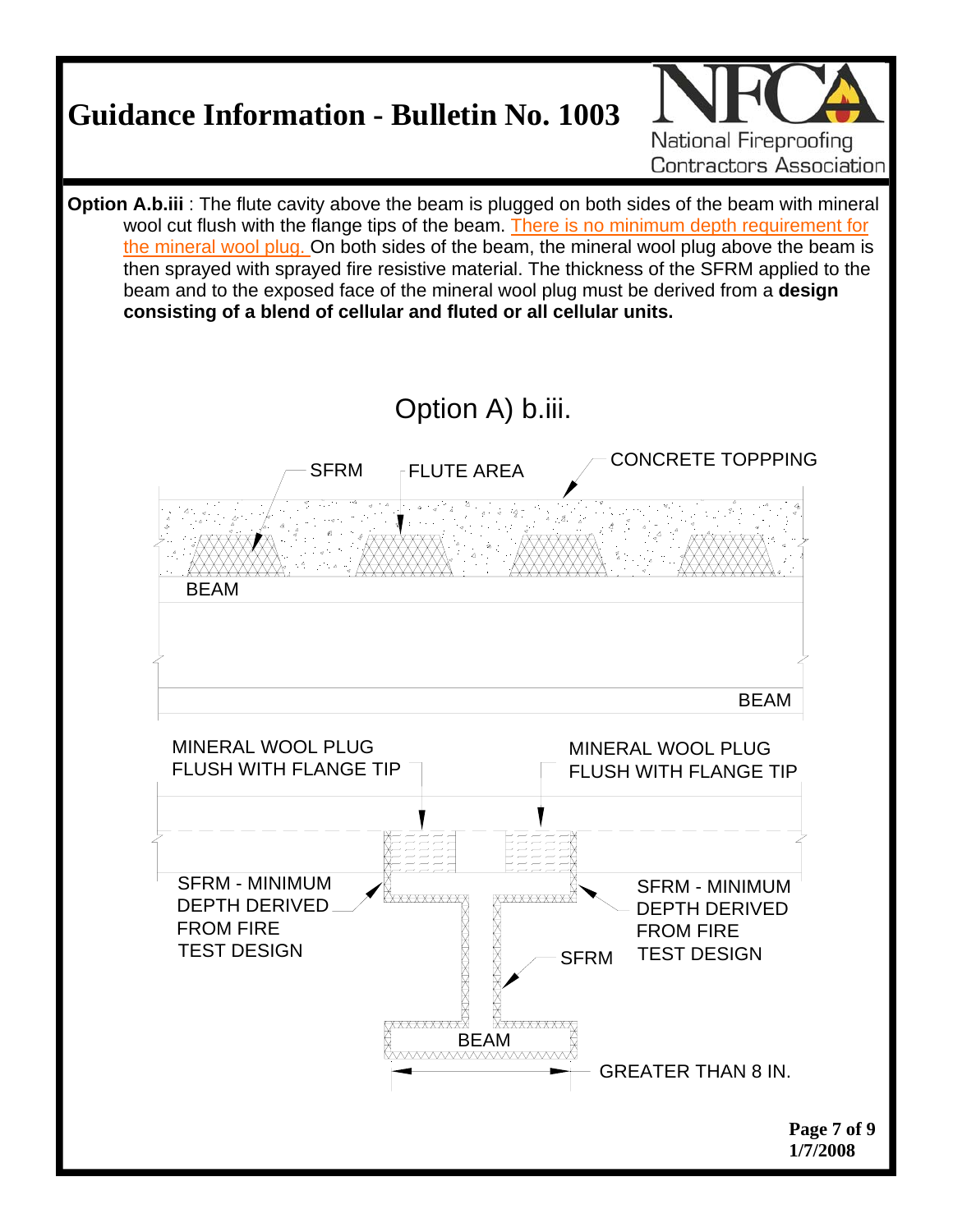